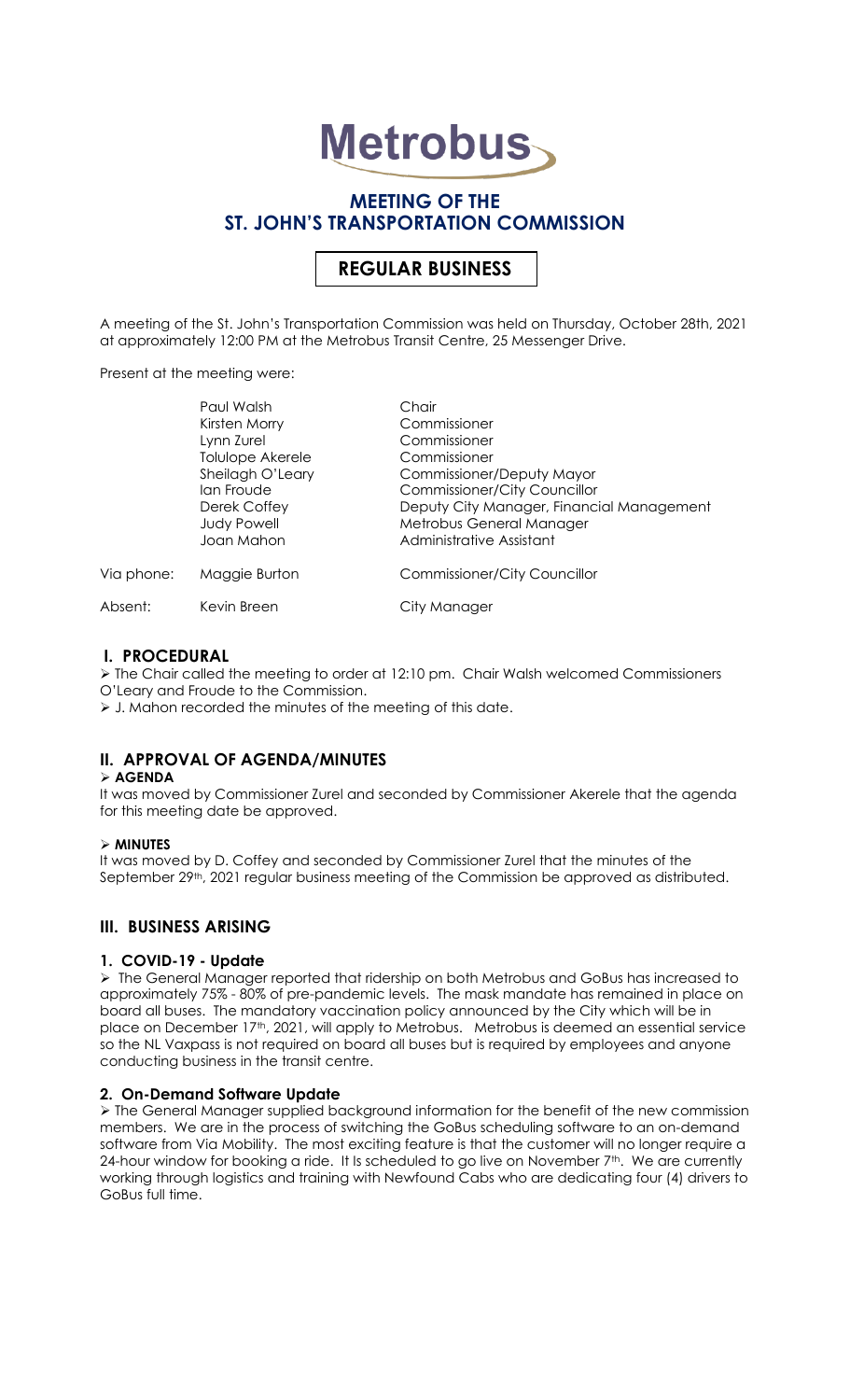

### **2. On-Demand Software Update**

➢ On November 7th, we are also launching an upgrade to our Smart Card Collection System to an account-based system which will enable on-line real time uploads instead of the 24–48 hour system now in place.

➢ Another benefit of the upgrade to the Smart Card Collection System is that the taxi drivers will have an app on their phones to be able to verify GoBus cards and collect the fare.

# **IV. NEW BUSINESS**

#### **1. Executive Summary – September, 2021**

➢ The September Executive Summary was tabled for members' information.

#### **2. Financial Statements – September, 2021**

➢ Commissioner Zurel questioned the following:

■ Under Key Performance Indicators for GoBus "GoBus rides on Metrobus" – does this indicate the quantity of rides that a qualified user of Gobus chose to use on Metrobus – the General Manager confirmed this.

■ Route 28 and Route 30 – Commissioner Zurel inquired about routes 28 and 30 as ratios are low. Route 28 is the Community Bus and route 30 is Paradise.

➢ D. Coffey noted that the Group Insurance was well ahead of budget and wondered if it was a timing issue. We receive our renewal of the group insurance after the budget was prepared and it came in more favorable than expected.

#### **3. Tender – Paratransit Fleet**

➢ The tender has been released with a closing date of November 9th, 2021. A vendor requested a 2–3 week extension as the dealers – Ford and GM – have not released their 2022 prices. Most manufacturers use these chassis in their vehicles. We have responded to the buyer at the City's Purchasing Department to extend the date to November 30<sup>th</sup>, 2021 as we didn't want to preclude people from the bidding. Delivery date should be late 2022 which we may run into some issues with our current fleet as it will be older than five (5) years.

➢ These units are gas powered. As part of the electrification plan that is currently being worked on, we will look at the replacement of both fleets to get to an electric fleet.

#### **ACTION: The General Manager will do an e-poll with the Commission upon the closure of the tender.**

#### **4. Terms of Commissioners**

➢ For the benefit of the new commissioners the General Manager explained that a commissioner is appointed for a two-year term and can be renewed for an additional two years. Chair Walsh and Commissioner Morry are at the end of their second term. As the Chair does not have a specified term until the Commission decides to change the Chair, Commissioner Morry's term is up at the end of December, 2021. Appointments are usually timed to stagger the replacements for continuity purposes which, in this case, most of the current Commission have been on the board for a year or less. Commissioner Morry and Chair Walsh are agreeable to stay on the Commission for an additional year.

**ACTION:** It was moved by Commissioner Burton and seconded by Commissioner O'Leary that Commissioner Morry's term would be extended to December 31, 2022.

It was moved by D. Coffey and seconded by Commissioner Burton that Commissioner Froude would be appointed Vice-Chair. Both actions were carried unanimously.